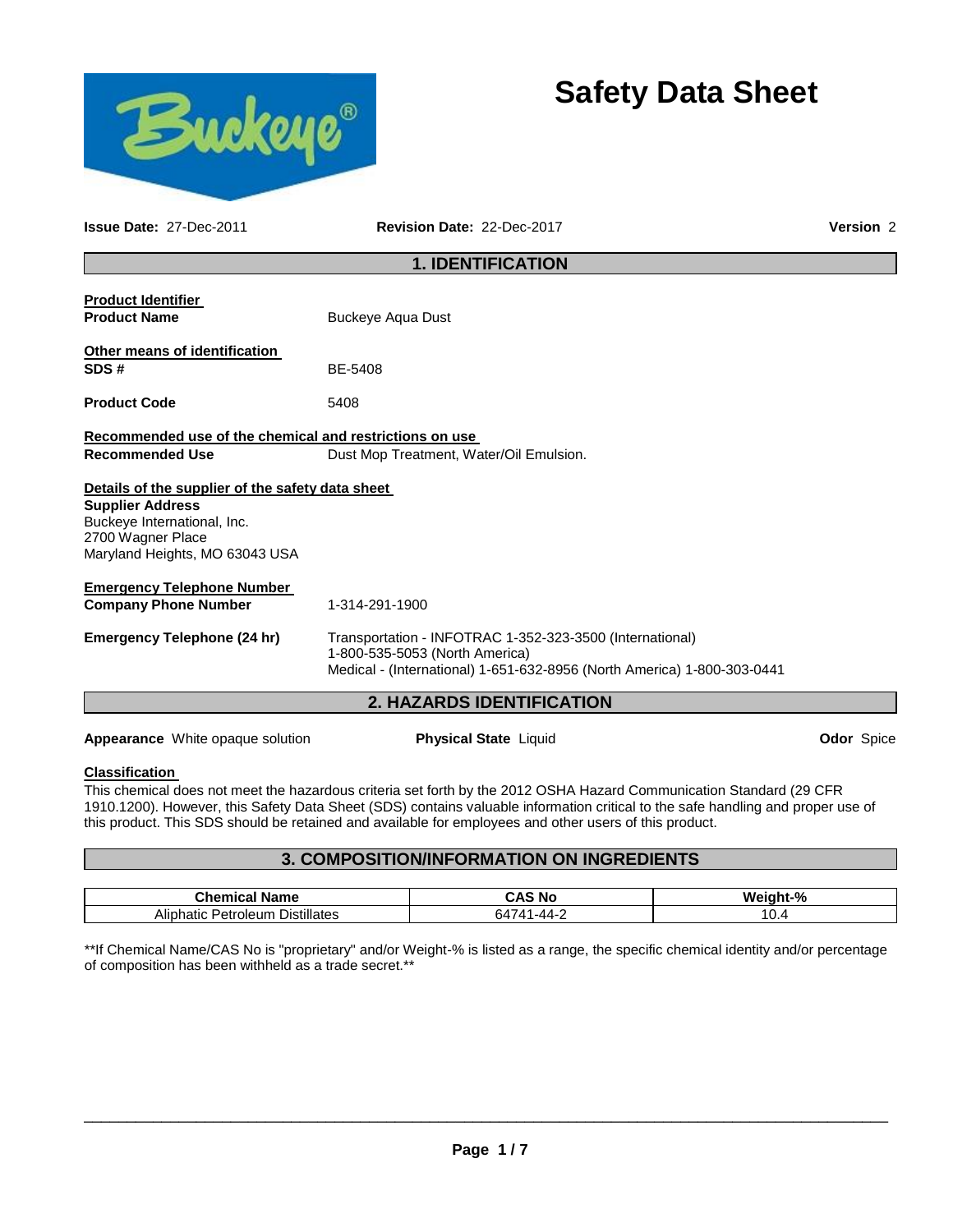### \_\_\_\_\_\_\_\_\_\_\_\_\_\_\_\_\_\_\_\_\_\_\_\_\_\_\_\_\_\_\_\_\_\_\_\_\_\_\_\_\_\_\_\_\_\_\_\_\_\_\_\_\_\_\_\_\_\_\_\_\_\_\_\_\_\_\_\_\_\_\_\_\_\_\_\_\_\_\_\_\_\_\_\_\_\_\_\_\_\_\_\_\_ **4. FIRST-AID MEASURES**

## **First Aid Measures**

| <b>Eye Contact</b>  | Rinse immediately with plenty of water, also under the eyelids, for at least 15 minutes. Get<br>medical attention if irritation develops or persists.                    |
|---------------------|--------------------------------------------------------------------------------------------------------------------------------------------------------------------------|
| <b>Skin Contact</b> | Wash skin with soap and water. Get medical attention if irritation develops or persists.                                                                                 |
| <b>Inhalation</b>   | Remove to fresh air.                                                                                                                                                     |
| Ingestion           | Give two large glasses of water. Do NOT induce vomiting. Never give anything by mouth to<br>an unconscious person. Immediately call a poison center or doctor/physician. |

## **Most important symptoms and effects**

| May be irritating to skin and eyes.<br><b>Symptoms</b> |
|--------------------------------------------------------|
|--------------------------------------------------------|

### **Indication of any immediate medical attention and special treatment needed**

**Notes to Physician Treat symptomatically.** 

## **5. FIRE-FIGHTING MEASURES**

## **Suitable Extinguishing Media**

Use extinguishing measures that are appropriate to local circumstances and the surrounding environment.

### **Unsuitable Extinguishing Media** Not determined.

### **Specific Hazards Arising from the Chemical**

Combustion products may be toxic.

#### **Hazardous Combustion Products** Carbon oxides. Sulfur oxides. Nitrogen oxides (NOx).

#### **Protective equipment and precautions for firefighters**

As in any fire, wear self-contained breathing apparatus pressure-demand, MSHA/NIOSH (approved or equivalent) and full protective gear.

# **6. ACCIDENTAL RELEASE MEASURES**

## **Personal precautions, protective equipment and emergency procedures**

| <b>Personal Precautions</b>      | Use personal protection recommended in Section 8.                                                                                                                   |  |
|----------------------------------|---------------------------------------------------------------------------------------------------------------------------------------------------------------------|--|
| <b>Environmental Precautions</b> | Prevent from entering into soil, ditches, sewers, waterways and/or groundwater. See<br>Section 12, Ecological Information. See Section 13: DISPOSAL CONSIDERATIONS. |  |

### **Methods and material for containment and cleaning up**

| <b>Methods for Containment</b> | Prevent further leakage or spillage if safe to do so.                                                                                                                   |
|--------------------------------|-------------------------------------------------------------------------------------------------------------------------------------------------------------------------|
| <b>Methods for Clean-Up</b>    | Pick up with mop, wet/dry vac, or absorbent material. Wash area with detergent solution<br>followed by a clear water rinse. Allow floor to dry before allowing traffic. |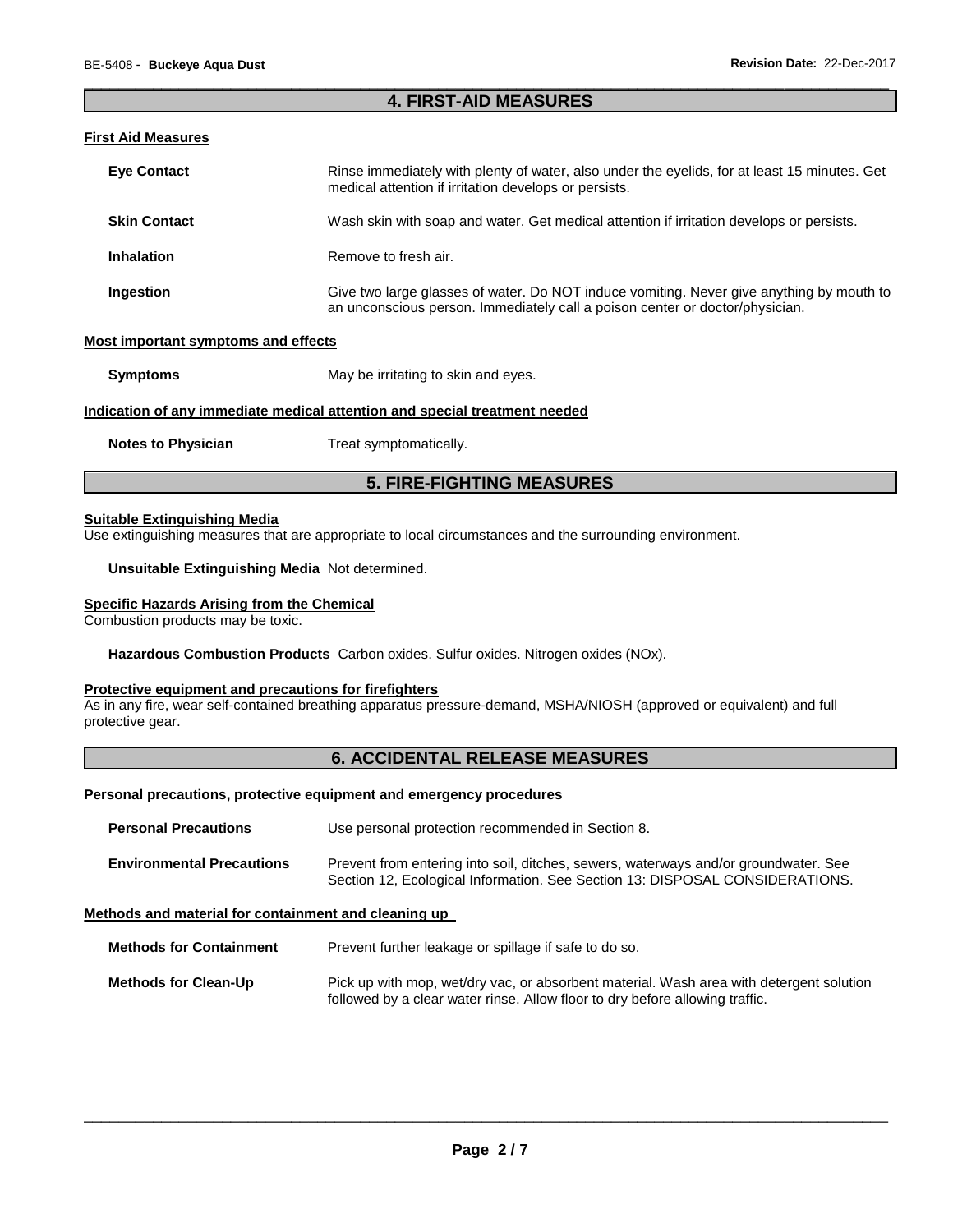## \_\_\_\_\_\_\_\_\_\_\_\_\_\_\_\_\_\_\_\_\_\_\_\_\_\_\_\_\_\_\_\_\_\_\_\_\_\_\_\_\_\_\_\_\_\_\_\_\_\_\_\_\_\_\_\_\_\_\_\_\_\_\_\_\_\_\_\_\_\_\_\_\_\_\_\_\_\_\_\_\_\_\_\_\_\_\_\_\_\_\_\_\_ **7. HANDLING AND STORAGE**

### **Precautions for safe handling**

| Advice on Safe Handling | Handle in accordance with good industrial hygiene and safety practice. Use personal    |
|-------------------------|----------------------------------------------------------------------------------------|
|                         | protection recommended in Section 8. Avoid contact with skin, eyes or clothing. Wash   |
|                         | thoroughly with soap and water after handling. Keep containers closed when not in use. |

### **Conditions for safe storage, including any incompatibilities**

**Storage Conditions** Keep container tightly closed and store in a cool, dry and well-ventilated place. Store at room temperature.

## **Incompatible Materials Chlorine bleach.**

# **8. EXPOSURE CONTROLS/PERSONAL PROTECTION**

| <b>Exposure Guidelines</b>              | No exposure limits noted for ingredient(s). The following information is given as general<br>quidance |
|-----------------------------------------|-------------------------------------------------------------------------------------------------------|
| <b>Appropriate engineering controls</b> |                                                                                                       |
| <b>Engineering Controls</b>             | Ensure adequate ventilation, especially in confined areas. Eyewash stations. Showers.                 |

# **Individual protection measures, such as personal protective equipment**

| No protection is ordinarily required under normal conditions of use and with adequate |
|---------------------------------------------------------------------------------------|
|                                                                                       |
|                                                                                       |

**General Hygiene Considerations** Handle in accordance with good industrial hygiene and safety practice.

# **9. PHYSICAL AND CHEMICAL PROPERTIES**

### **Information on basic physical and chemical properties**

| <b>Physical State</b>               | Liquid                             |                       |                |
|-------------------------------------|------------------------------------|-----------------------|----------------|
| Appearance                          | White opaque solution              | Odor                  | Spice          |
| Color                               | White                              | <b>Odor Threshold</b> | Not determined |
| <b>Property</b>                     | <b>Values</b>                      | Remarks • Method      |                |
| рH                                  | 6.8 - 7.2 (conc. and 1:4 dilution) |                       |                |
| <b>Melting Point/Freezing Point</b> | Not determined                     |                       |                |
| <b>Boiling Point/Boiling Range</b>  | 100 °C / 212 °F                    |                       |                |
| <b>Flash Point</b>                  | None                               | Tag Closed Cup        |                |
| <b>Evaporation Rate</b>             | 1.0                                | (Water = 1)           |                |
| <b>Flammability (Solid, Gas)</b>    | Liquid-Not applicable              |                       |                |
| <b>Upper Flammability Limits</b>    | Not applicable                     |                       |                |
| <b>Lower Flammability Limit</b>     | Not applicable                     |                       |                |
| <b>Vapor Pressure</b>               | Not determined                     |                       |                |
| <b>Vapor Density</b>                | Not determined                     |                       |                |
| <b>Specific Gravity</b>             | 0.98                               |                       |                |
| <b>Water Solubility</b>             | Miscible in water                  |                       |                |
| Solubility in other solvents        | Not determined                     |                       |                |
| <b>Partition Coefficient</b>        | Not determined                     |                       |                |
| <b>Auto-ignition Temperature</b>    | Not determined                     |                       |                |
| <b>Decomposition Temperature</b>    | Not determined                     |                       |                |
| <b>Kinematic Viscosity</b>          | Not determined                     |                       |                |
| <b>Dynamic Viscosity</b>            | Not determined                     |                       |                |
| <b>Explosive Properties</b>         | Not determined                     |                       |                |
| <b>Oxidizing Properties</b>         | Not determined                     |                       |                |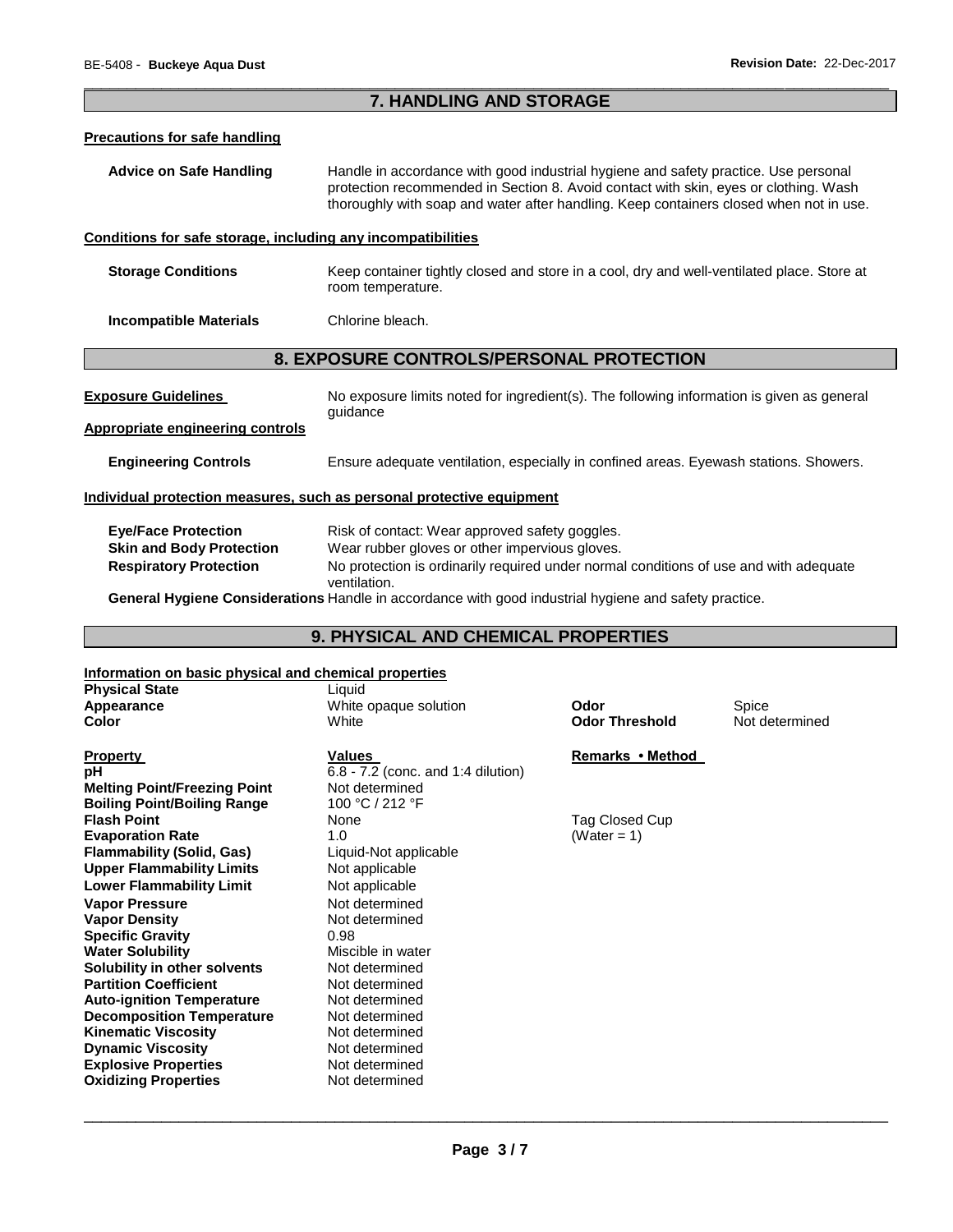## \_\_\_\_\_\_\_\_\_\_\_\_\_\_\_\_\_\_\_\_\_\_\_\_\_\_\_\_\_\_\_\_\_\_\_\_\_\_\_\_\_\_\_\_\_\_\_\_\_\_\_\_\_\_\_\_\_\_\_\_\_\_\_\_\_\_\_\_\_\_\_\_\_\_\_\_\_\_\_\_\_\_\_\_\_\_\_\_\_\_\_\_\_ **10. STABILITY AND REACTIVITY**

### **Reactivity**

Not reactive under normal conditions.

### **Chemical Stability**

Stable under recommended storage conditions.

#### **Possibility of Hazardous Reactions**

None under normal processing.

## **Hazardous Polymerization** Hazardous polymerization does not occur.

#### **Conditions to Avoid**

Keep separated from incompatible substances. Keep out of reach of children.

### **Incompatible Materials**

Chlorine bleach.

### **Hazardous Decomposition Products**

Carbon oxides. Nitrogen oxides (NOx). Sulfur oxides.

# **11. TOXICOLOGICAL INFORMATION**

### **Information on likely routes of exposure**

| <b>Product Information</b> |                                  |
|----------------------------|----------------------------------|
| <b>Eye Contact</b>         | Avoid contact with eyes.         |
| <b>Skin Contact</b>        | Avoid contact with skin.         |
| <b>Inhalation</b>          | Avoid breathing vapors or mists. |
| Ingestion                  | Do not ingest.                   |

### **Component Information**

| <b>Chemical Name</b>                          | Oral LD50            | Dermal LD50             | <b>Inhalation LC50</b>  |
|-----------------------------------------------|----------------------|-------------------------|-------------------------|
| Aliphatic Petroleum Distillates<br>64741-44-2 | $= 5000$ mg/kg (Rat) | $>$ 2000 mg/kg (Rabbit) | $= 1.72$ mg/L (Rat) 4 h |
| Tall Oil Fatty Acid<br>61790-12-3             | $= 7600$ mg/kg (Rat) |                         |                         |

### **Information on physical, chemical and toxicological effects**

**Symptoms** Please see section 4 of this SDS for symptoms.

# **Delayed and immediate effects as well as chronic effects from short and long-term exposure**

**Carcinogenicity** Based on the information provided, this product does not contain any carcinogens or potential carcinogens as listed by OSHA, IARC or NTP.

#### **Numerical measures of toxicity** Not determined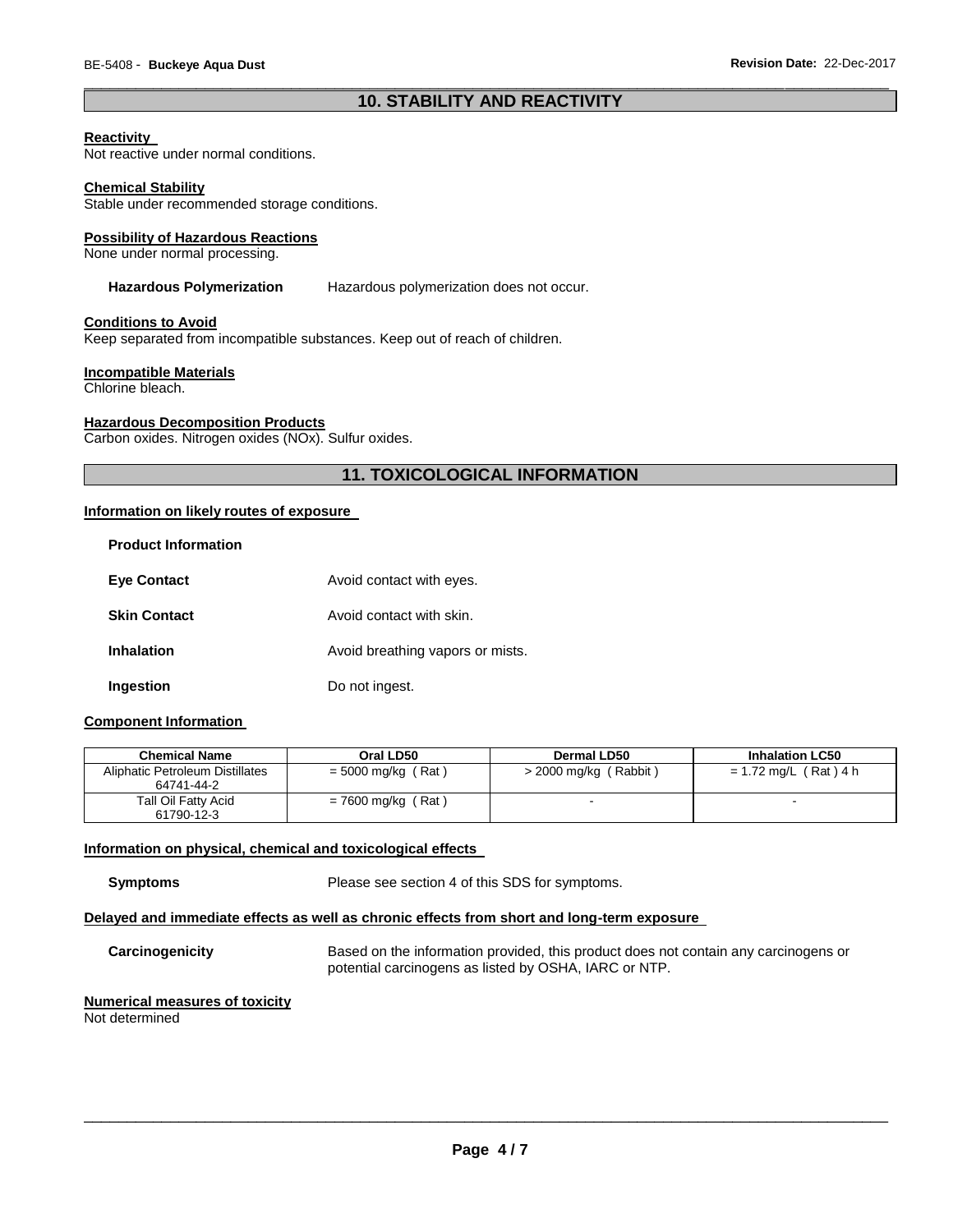## \_\_\_\_\_\_\_\_\_\_\_\_\_\_\_\_\_\_\_\_\_\_\_\_\_\_\_\_\_\_\_\_\_\_\_\_\_\_\_\_\_\_\_\_\_\_\_\_\_\_\_\_\_\_\_\_\_\_\_\_\_\_\_\_\_\_\_\_\_\_\_\_\_\_\_\_\_\_\_\_\_\_\_\_\_\_\_\_\_\_\_\_\_ **12. ECOLOGICAL INFORMATION**

# **Ecotoxicity**

The product is not classified as environmentally hazardous. However, this does not exclude the possibility that large or frequent spills can have a harmful or damaging effect on the environment.

## **Component Information**

| <b>Chemical Name</b> | Algae/aguatic plants  | <b>Fish</b> | <b>Toxicity to</b><br>microorganisms | Crustacea |
|----------------------|-----------------------|-------------|--------------------------------------|-----------|
| Tall Oil Fatty Acid  | 1000: 72 h            |             |                                      |           |
| 61790-12-3           | Pseudokirchneriella   |             |                                      |           |
|                      | subcapitata mg/L EC50 |             |                                      |           |

### **Persistence/Degradability**

Not determined.

### **Bioaccumulation**

Not determined.

### **Mobility**

| <b>Chemical Name</b>                          | <b>Partition Coefficient</b> |
|-----------------------------------------------|------------------------------|
| Aliphatic Petroleum Distillates<br>64741-44-2 |                              |
| Tall Oil Fatty Acid<br>61790-12-3             | 5.98                         |

### **Other Adverse Effects**

Not determined

# **13. DISPOSAL CONSIDERATIONS**

### **Waste Treatment Methods**

| <b>Disposal of Wastes</b>     | Disposal should be in accordance with applicable regional, national and local laws and<br>regulations. |
|-------------------------------|--------------------------------------------------------------------------------------------------------|
| <b>Contaminated Packaging</b> | Disposal should be in accordance with applicable regional, national and local laws and<br>regulations. |

## **US EPA Waste Number**

| <b>Chemical Name</b>       | <b>RCRA</b> | <b>RCRA - Basis for Listing</b> | <b>RCRA - D Series Wastes</b> | <b>RCRA - U Series Wastes</b> |
|----------------------------|-------------|---------------------------------|-------------------------------|-------------------------------|
| Octylphenozypolyethoxyetha |             | Included in waste stream:       |                               |                               |
| nol                        |             | K060                            |                               |                               |
| 9036-19-5                  |             |                                 |                               |                               |

# **14. TRANSPORT INFORMATION**

| <b>Note</b> | Please see current shipping paper for most up to date shipping information, including<br>exemptions and special circumstances. |
|-------------|--------------------------------------------------------------------------------------------------------------------------------|
| <u>DOT</u>  | Not regulated                                                                                                                  |
| <u>IATA</u> | Not regulated                                                                                                                  |
| <b>IMDG</b> | Not regulated                                                                                                                  |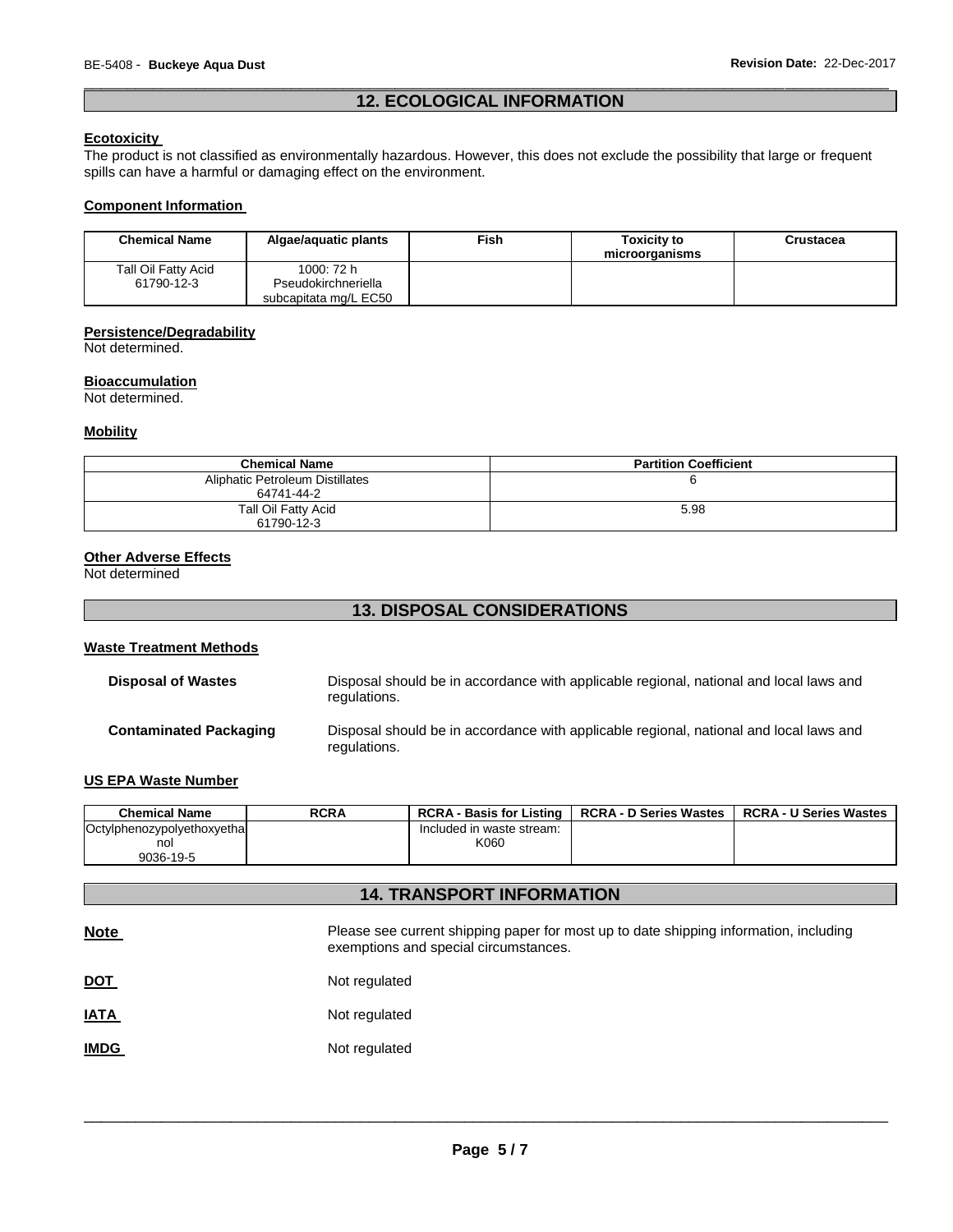## \_\_\_\_\_\_\_\_\_\_\_\_\_\_\_\_\_\_\_\_\_\_\_\_\_\_\_\_\_\_\_\_\_\_\_\_\_\_\_\_\_\_\_\_\_\_\_\_\_\_\_\_\_\_\_\_\_\_\_\_\_\_\_\_\_\_\_\_\_\_\_\_\_\_\_\_\_\_\_\_\_\_\_\_\_\_\_\_\_\_\_\_\_ **15. REGULATORY INFORMATION**

### **International Inventories**

| <b>Chemical Name</b>                      | <b>TSCA</b> | DSL | <b>NDSL</b> | <b>EINECS</b> | <b>ELINCS</b> | <b>ENCS</b> | <b>IECSC</b> | <b>KECL</b> | <b>PICCS</b> | <b>AICS</b> |
|-------------------------------------------|-------------|-----|-------------|---------------|---------------|-------------|--------------|-------------|--------------|-------------|
| Aliphatic Petroleum<br><b>Distillates</b> | Present     |     |             | Present       |               | Present     |              | Present     |              |             |

#### **Legend:**

*TSCA - United States Toxic Substances Control Act Section 8(b) Inventory* 

*DSL/NDSL - Canadian Domestic Substances List/Non-Domestic Substances List* 

*EINECS/ELINCS - European Inventory of Existing Chemical Substances/European List of Notified Chemical Substances* 

*ENCS - Japan Existing and New Chemical Substances* 

*IECSC - China Inventory of Existing Chemical Substances* 

*KECL - Korean Existing and Evaluated Chemical Substances* 

*PICCS - Philippines Inventory of Chemicals and Chemical Substances* 

*AICS - Australian Inventory of Chemical Substances* 

### **US Federal Regulations**

## **CERCLA**

This material, as supplied, does not contain any substances regulated as hazardous substances under the Comprehensive Environmental Response Compensation and Liability Act (CERCLA) (40 CFR 302) or the Superfund Amendments and Reauthorization Act (SARA) (40 CFR 355).

### **SARA 313**

Section 313 of Title III of the Superfund Amendments and Reauthorization Act of 1986 (SARA). This product does not contain any chemicals which are subject to the reporting requirements of the Act and Title 40 of the Code of Federal Regulations, Part 372

### **CWA (Clean Water Act)**

This product does not contain any substances regulated as pollutants pursuant to the Clean Water Act (40 CFR 122.21 and 40 CFR 122.42)

### **US State Regulations**

#### **California Proposition 65**

This product does not contain any Proposition 65 chemicals.

#### **U.S. State Right-to-Know Regulations**

This product does not contain any substances regulated under applicable state right-to-know regulations